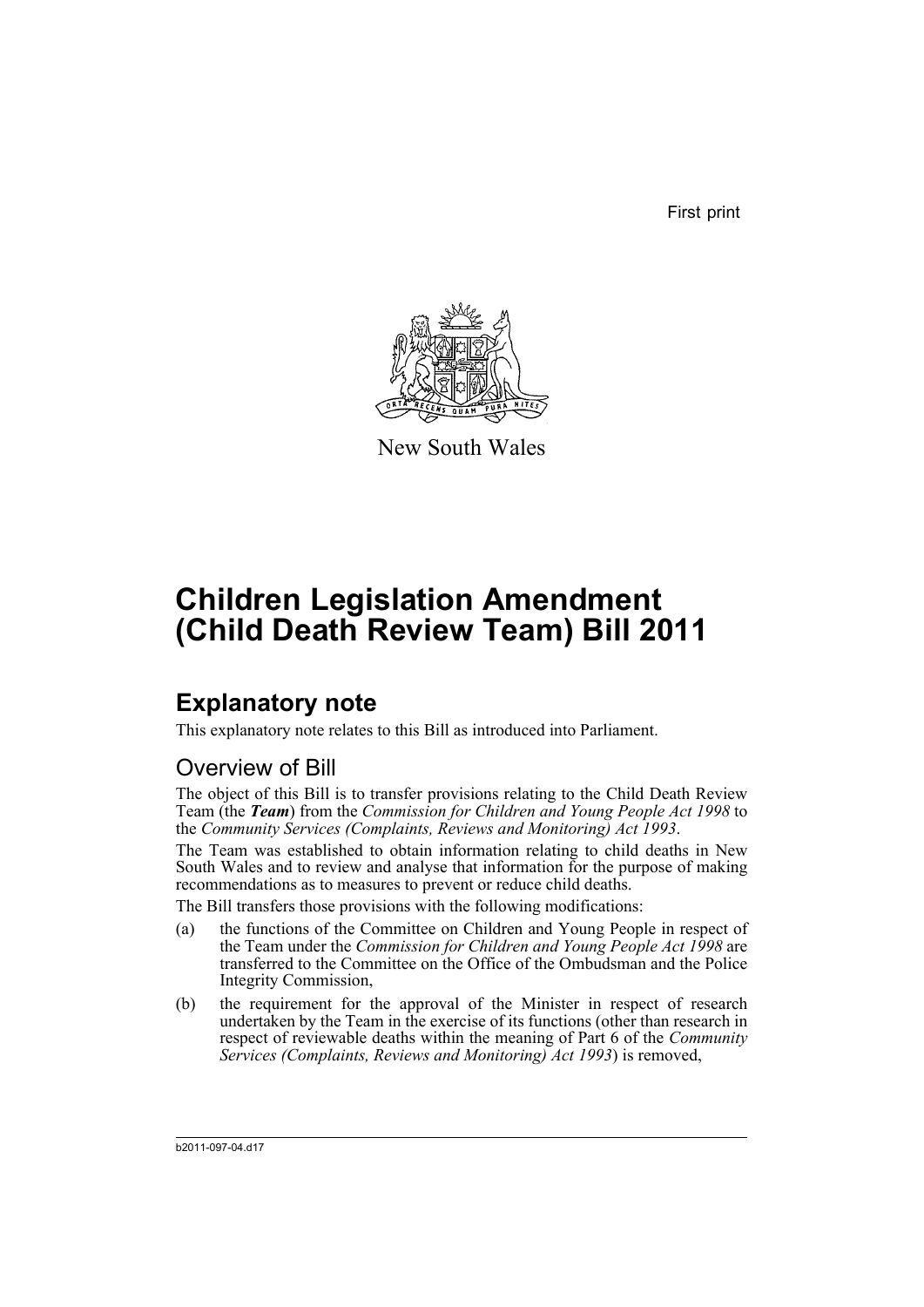Explanatory note

- (c) the requirement for the Team to submit draft reports to the Minister is removed,
- (d) the Community and Disability Services Commissioner is included as a member of the Team,
- (e) the restriction on the disclosure of information acquired by reason of being a Team-related person is removed in a case where a member of the Team makes the disclosure to any person, body or organisation for the purpose of obtaining information, advice or comments in connection with draft reports prepared by the Team,
- (f) the maximum term of office of appointed members of the Team is extended from 2 to 3 years.

### Outline of provisions

**Clause 1** sets out the name (also called the short title) of the proposed Act.

**Clause 2** provides for the commencement of the proposed Act on the date of assent to the proposed Act.

### **Schedule 1 Amendment of Community Services (Complaints, Reviews and Monitoring) Act 1993 No 2**

**Schedule 1 [2] and [8]** insert Part 5A (Child Death Review Team) and Schedule 2 (Provisions relating to the Child Death Review Team) into the Act which are the transferred provisions with modifications referred to above. **Schedule 1 [1], [3] and [5]** make consequential amendments.

**Schedule 1 [4]** makes an amendment by way of statute law revision.

**Schedule 1 [6] and [7]** contain provisions of a savings and transitional nature.

## **Schedule 2 Amendment of other legislation**

**Schedule 2** makes amendments to other legislation that are consequential on the transfer of provisions relating to the Team from the *Commission for Children and Young People Act 1998* to the *Community Services (Complaints, Reviews and Monitoring) Act 1993*.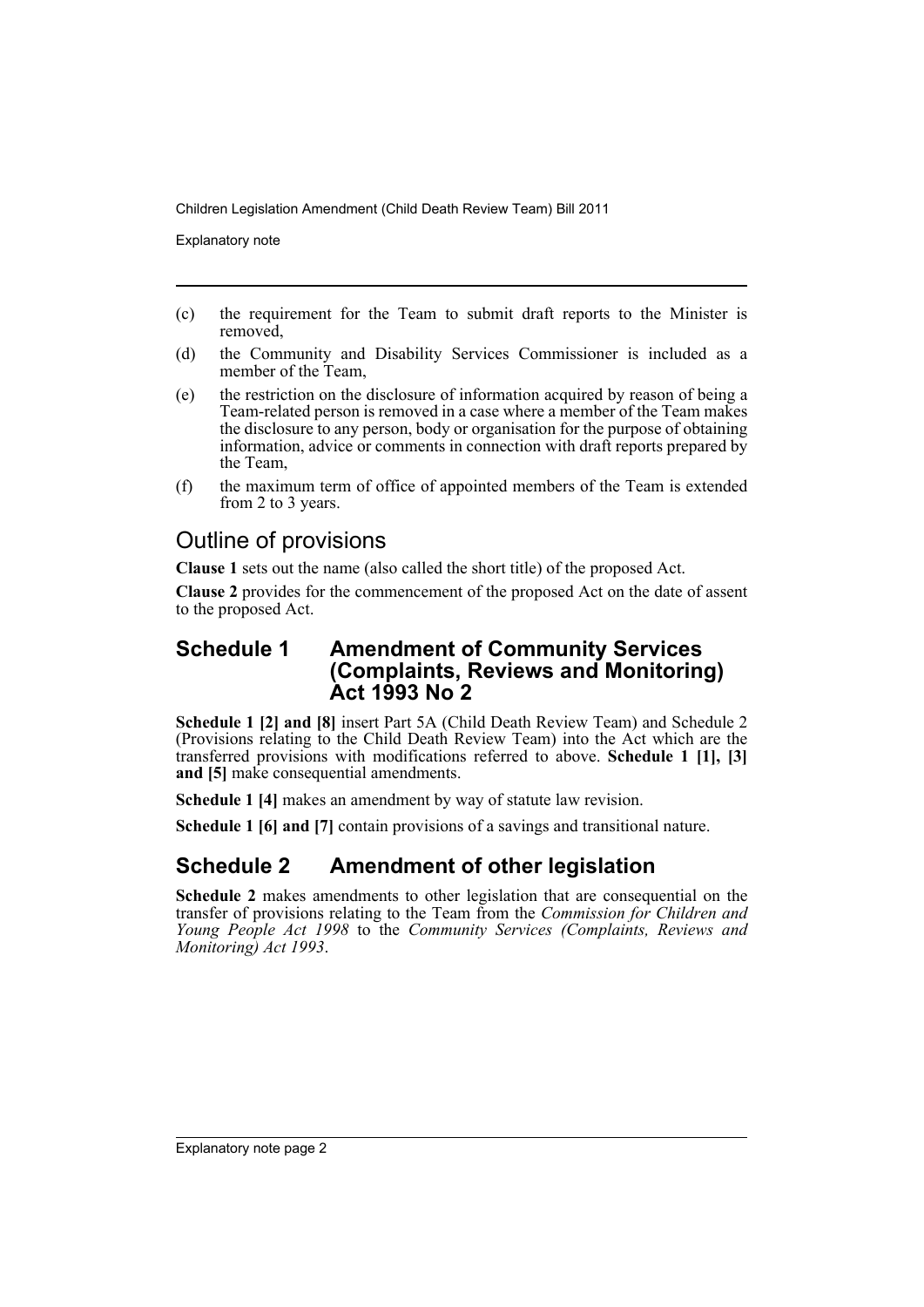First print



New South Wales

# **Children Legislation Amendment (Child Death Review Team) Bill 2011**

## **Contents**

|                                                                                                  | Page |
|--------------------------------------------------------------------------------------------------|------|
| Name of Act                                                                                      |      |
| Commencement                                                                                     | 2    |
| Schedule 1 Amendment of Community Services (Complaints,<br>Reviews and Monitoring) Act 1993 No 2 | 3    |
| Schedule 2 Amendment of other legislation                                                        | 16.  |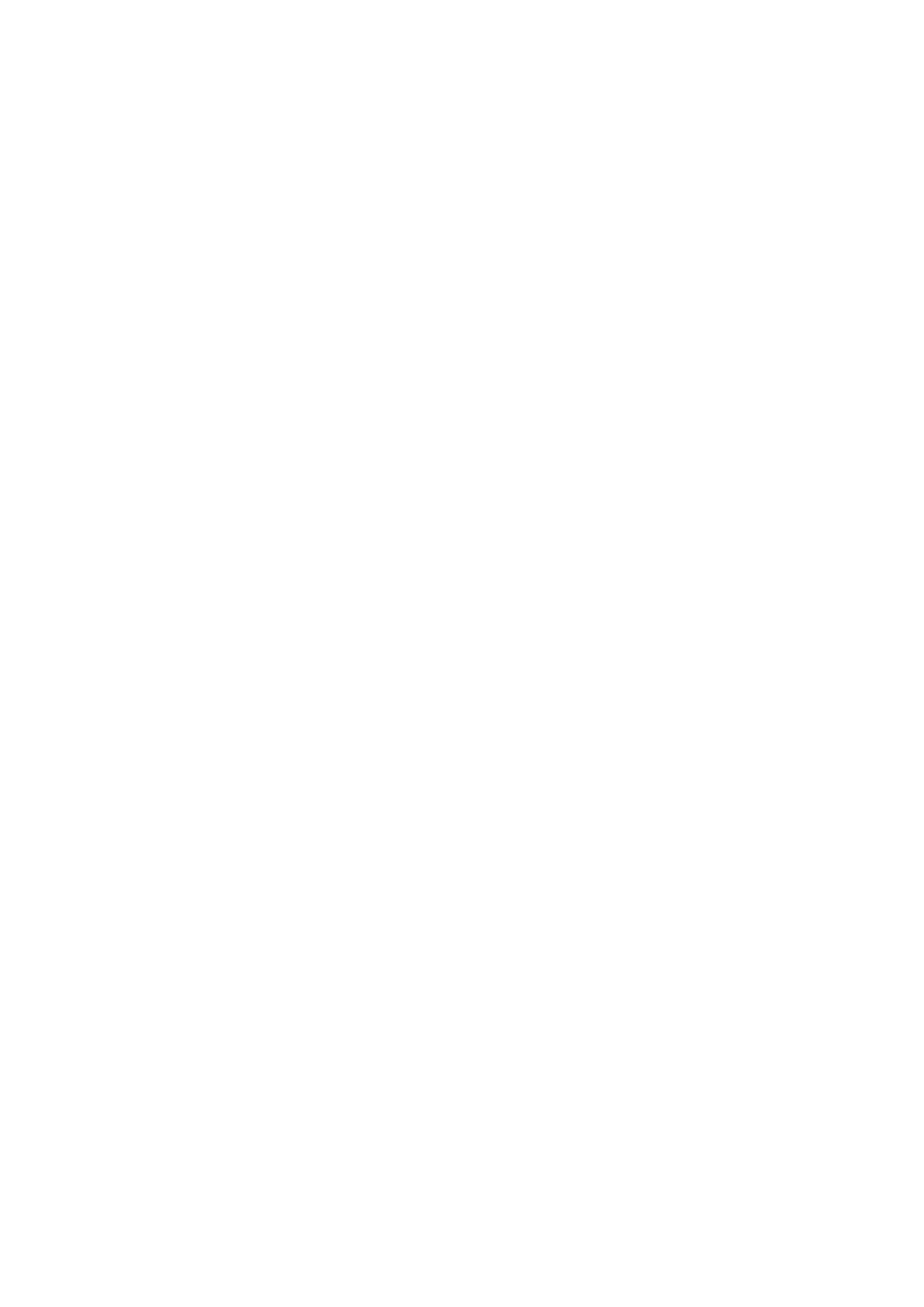

New South Wales

## **Children Legislation Amendment (Child Death Review Team) Bill 2011**

No , 2011

### **A Bill for**

An Act to amend the *Community Services (Complaints, Reviews and Monitoring) Act 1993* with respect to the Child Death Review Team; and for other purposes.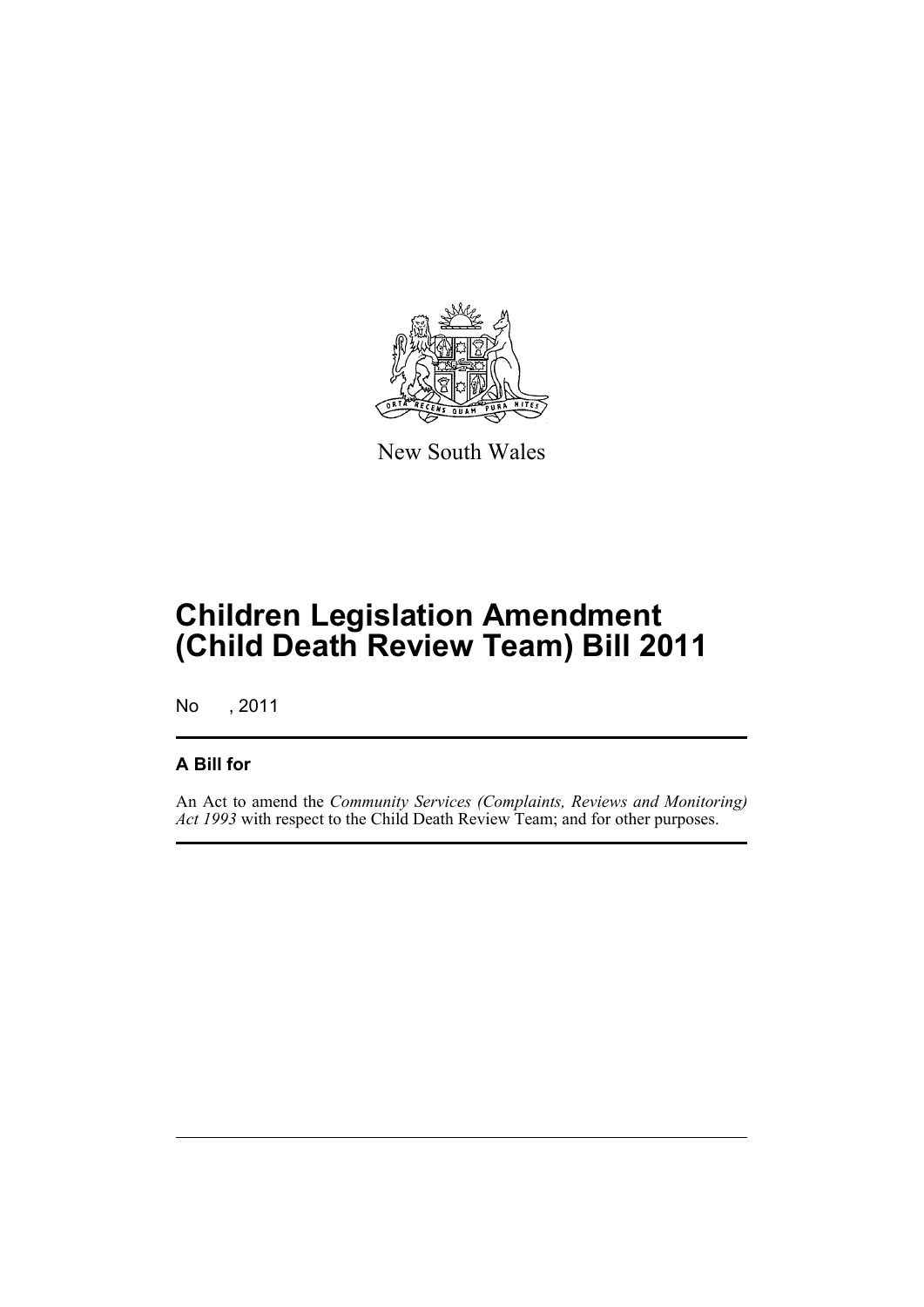<span id="page-5-1"></span><span id="page-5-0"></span>

| The Legislature of New South Wales enacts:                                             |                     |
|----------------------------------------------------------------------------------------|---------------------|
| Name of Act                                                                            | $\mathcal{P}$       |
| This Act is the Children Legislation Amendment (Child Death Review)<br>Team) Act 2011. | 3<br>$\overline{4}$ |
| Commencement                                                                           | 5                   |
| This Act commences on the date of assent to this Act.                                  | 6                   |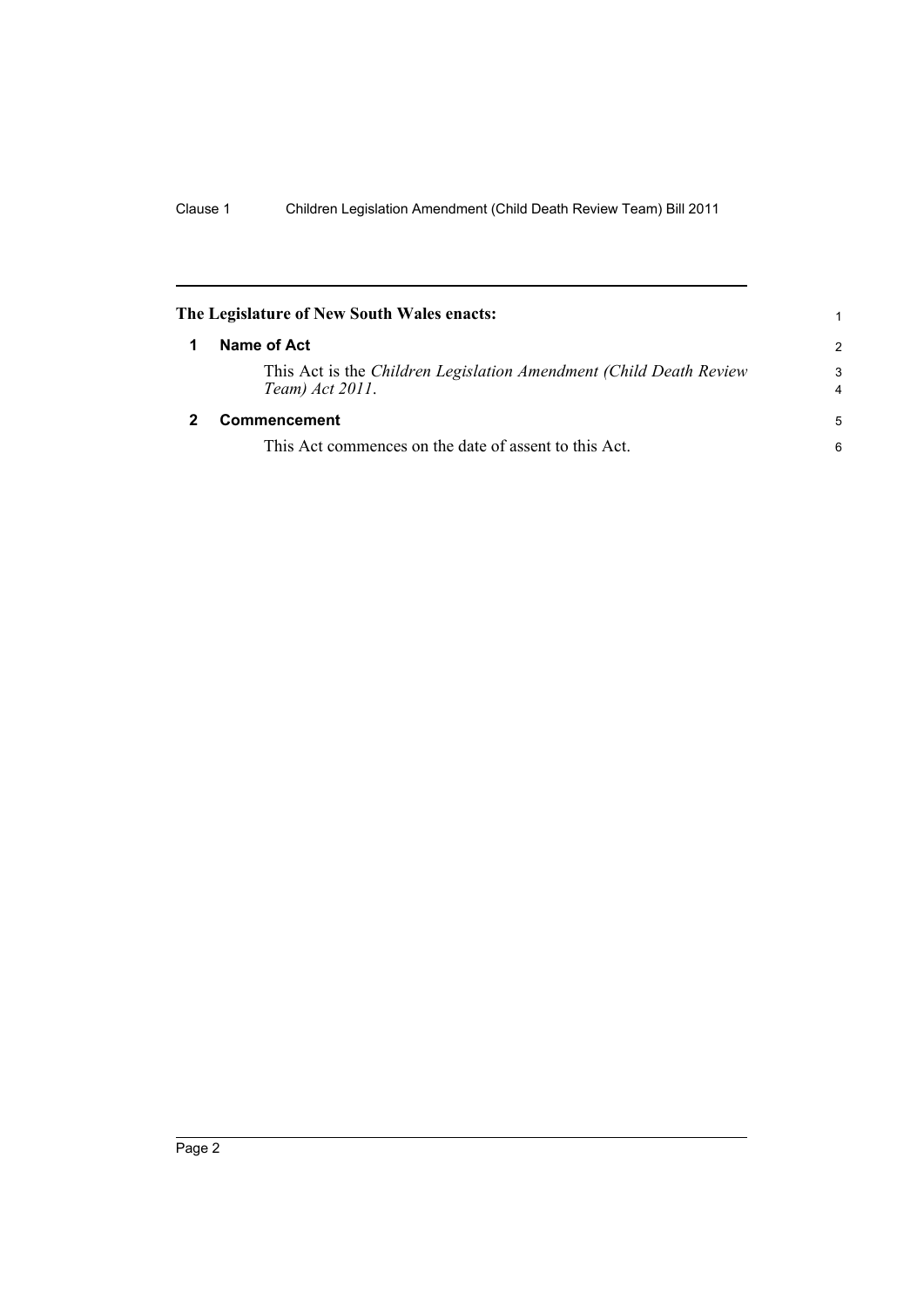Amendment of Community Services (Complaints, Reviews and Monitoring) Act 1993 No 2 Schedule 1

### <span id="page-6-0"></span>**Schedule 1 Amendment of Community Services (Complaints, Reviews and Monitoring) Act 1993 No 2**

#### **[1] Section 4 Definitions** Insert in alphabetical order in section 4 (1): *Child Death Review Team* or *Team* means the Child Death Review Team established under Part 5A. *Commission for Children and Young People* means the Commission for Children and Young People constituted under the *Commission for Children and Young People Act 1998*. *Commissioner for Children and Young People* means the Commissioner for the Commission for Children and Young People appointed under the *Commission for Children and Young*

|     |         | People Act 1998.                                                                                                                                                                                                                           | 14                   |
|-----|---------|--------------------------------------------------------------------------------------------------------------------------------------------------------------------------------------------------------------------------------------------|----------------------|
| [2] | Part 5A |                                                                                                                                                                                                                                            | 15                   |
|     |         | Insert after Part 5:                                                                                                                                                                                                                       | 16                   |
|     |         | <b>Part 5A Child Death Review Team</b>                                                                                                                                                                                                     | 17                   |
|     |         | <b>Division 1</b><br><b>Preliminary</b>                                                                                                                                                                                                    | 18                   |
|     | 34A     | <b>Object of Part</b>                                                                                                                                                                                                                      | 19                   |
|     |         | The object of this Part is to prevent and reduce the deaths of<br>children in New South Wales through the constitution of the<br>Child Death Review Team which is to exercise the functions<br>conferred or imposed on it under this Part. | 20<br>21<br>22<br>23 |
|     | 34B     | <b>Definitions</b>                                                                                                                                                                                                                         | 24                   |
|     |         | In this Part:                                                                                                                                                                                                                              | 25                   |
|     |         | <i>child</i> means a person under the age of 18 years.                                                                                                                                                                                     | 26                   |
|     |         | <b>Convenor</b> means the Convenor of the Child Death Review Team.                                                                                                                                                                         | 27                   |
|     |         | <i>court</i> includes any tribunal or person having power to require the<br>production of documents or the answering of questions.                                                                                                         | 28<br>29             |
|     |         | <i>member</i> means a member of the Child Death Review Team.                                                                                                                                                                               | 30                   |
|     |         | <i>produce</i> includes permit access to.                                                                                                                                                                                                  | 31                   |
|     |         | <b>Team-related person</b> means the following:                                                                                                                                                                                            | 32                   |
|     |         | a member of the Team,<br>(a)                                                                                                                                                                                                               | 33                   |

1 2 3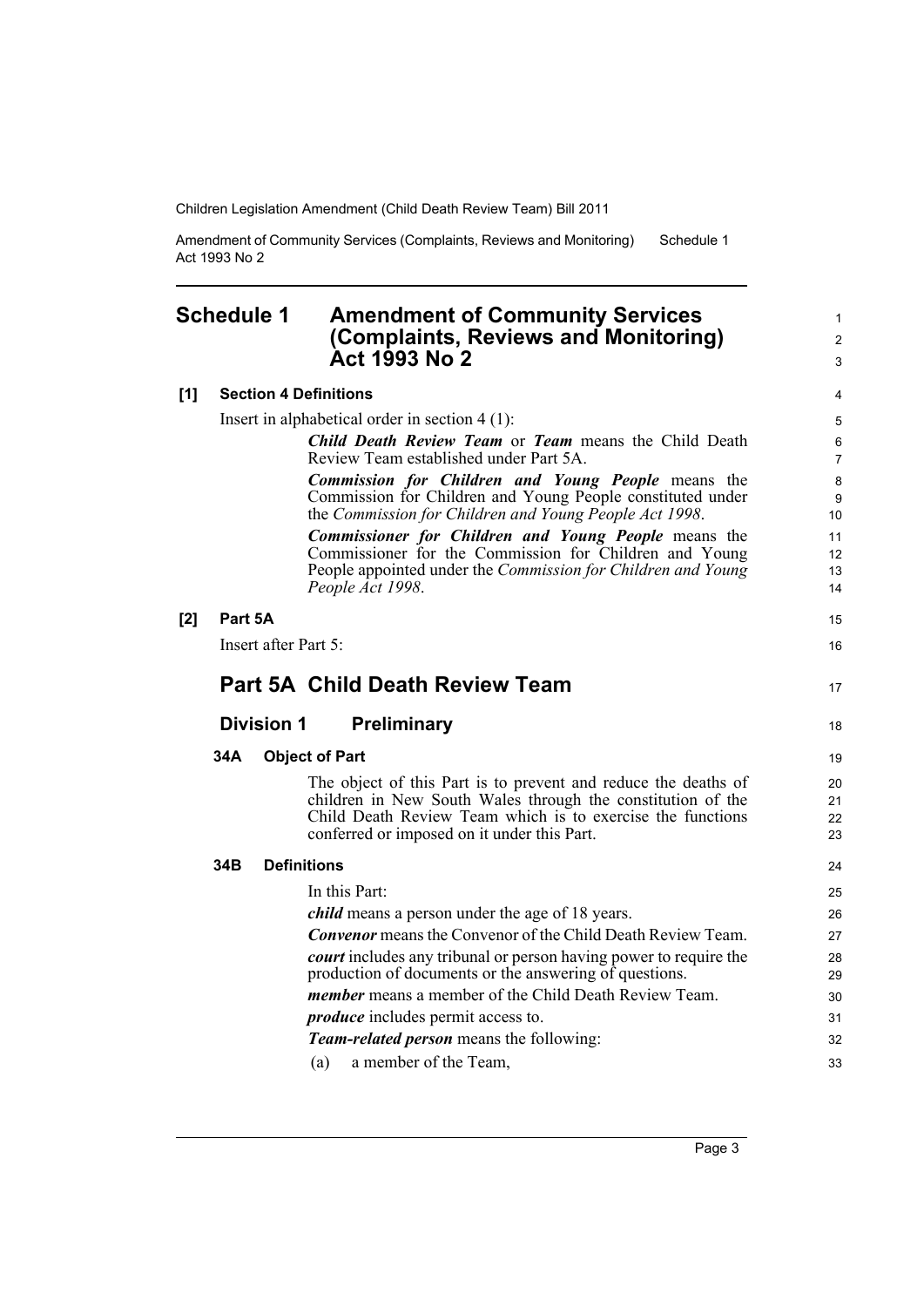Schedule 1 Amendment of Community Services (Complaints, Reviews and Monitoring) Act 1993 No 2

| a member of staff of the Ombudsman's Office who is<br>$\mathbf{1}$<br>supporting and assisting the Team in the exercise of its<br>$\boldsymbol{2}$<br>3                                                |
|--------------------------------------------------------------------------------------------------------------------------------------------------------------------------------------------------------|
| any person engaged to assist the Team in the exercise of its<br>4<br>functions, including persons appointed under section 34E.<br>5                                                                    |
| 6                                                                                                                                                                                                      |
| 7                                                                                                                                                                                                      |
| 8                                                                                                                                                                                                      |
| 9                                                                                                                                                                                                      |
| the Ombudsman, who is to be the Convenor of the Team,<br>10                                                                                                                                            |
| 11                                                                                                                                                                                                     |
| the Community and Disability Services Commissioner,<br>12                                                                                                                                              |
| such other persons as may be appointed by the Minister.<br>13                                                                                                                                          |
| The Team is to be supported and assisted in the exercise of its<br>14<br>15                                                                                                                            |
| The Team is to include representatives of each of the following:<br>16                                                                                                                                 |
| that part of the Department of Family and Community<br>17<br>Services comprising the group of staff who are principally<br>18<br>involved in the administration of the Children and Young<br>19<br>20  |
| 21                                                                                                                                                                                                     |
| 22                                                                                                                                                                                                     |
| 23                                                                                                                                                                                                     |
| 24                                                                                                                                                                                                     |
| the Office of the NSW State Coroner, within the<br>25<br>26                                                                                                                                            |
| that part of the Department of Family and Community<br>27<br>Services comprising the group of staff who are principally<br>28<br>involved in the administration of the Disability Services<br>29<br>30 |
| Each representative referred to in subsection $(4)$ is to be<br>31<br>nominated by the Minister responsible for the organisation<br>32<br>33                                                           |
|                                                                                                                                                                                                        |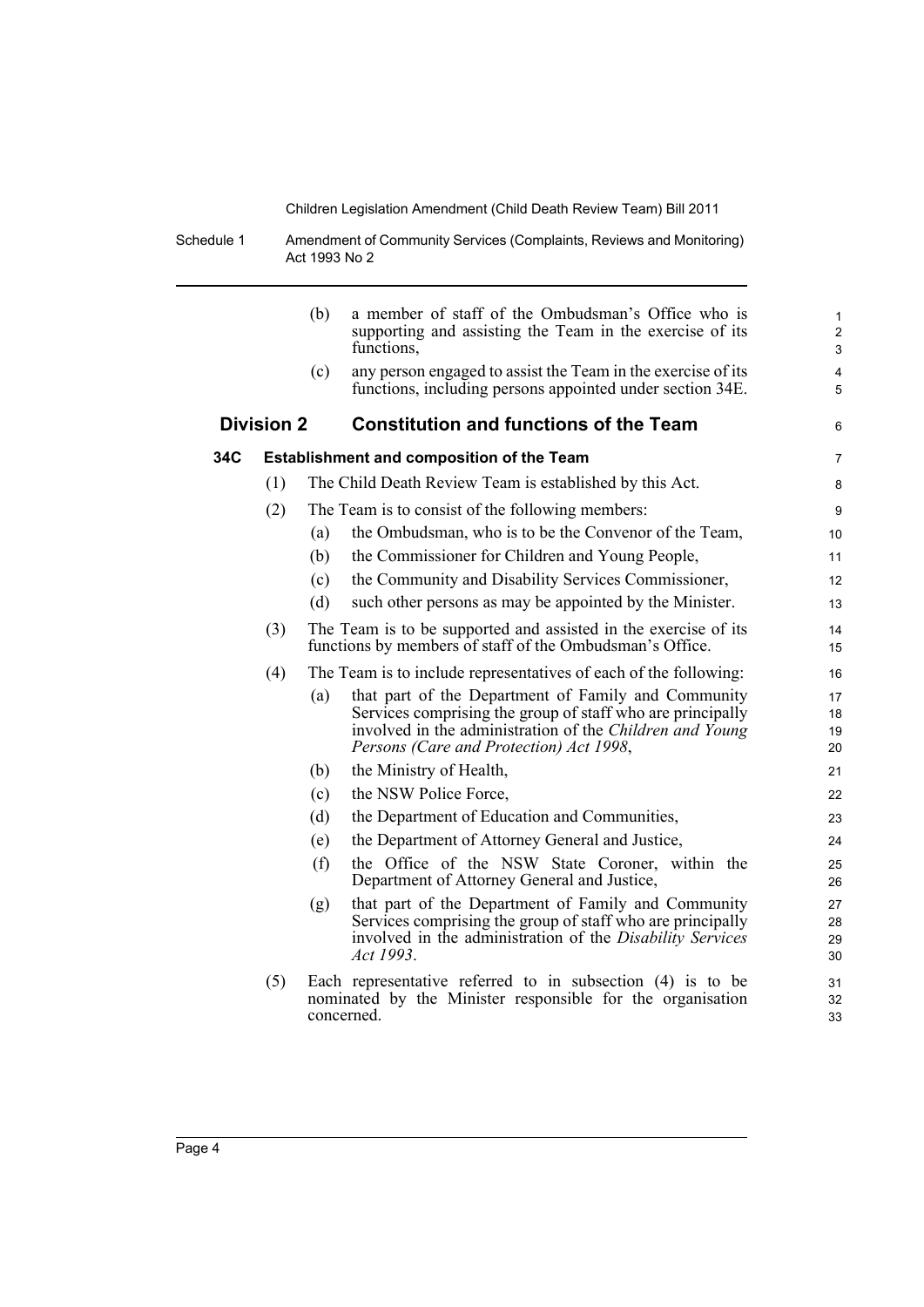Amendment of Community Services (Complaints, Reviews and Monitoring) Act 1993 No 2 Schedule 1

|     | (6)  |     | In addition, the Team is to include persons recommended by the<br>Convenor and who, in the opinion of the Minister, are:                                                                                                                                                                                                   | 1<br>$\overline{2}$              |
|-----|------|-----|----------------------------------------------------------------------------------------------------------------------------------------------------------------------------------------------------------------------------------------------------------------------------------------------------------------------------|----------------------------------|
|     |      | (a) | experts in health care, research methodology, child<br>development or child protection, or                                                                                                                                                                                                                                 | 3<br>4                           |
|     |      | (b) | persons who, because of their qualifications or experience,<br>or both, are likely to make a valuable contribution to the<br>work of the Team.                                                                                                                                                                             | 5<br>6<br>$\overline{7}$         |
|     | (7)  |     | The Minister is to appoint 2 persons who are Aboriginal persons<br>(within the meaning of the <i>Aboriginal Land Rights Act 1983</i> ) as<br>members of the Team.                                                                                                                                                          | 8<br>9<br>10                     |
|     | (8)  |     | The Team must consist of not less than 14 members (in addition<br>to the Convenor, Commissioner for Children and Young People<br>and the Community and Disability Services Commissioner) and<br>not more than 20 members (in addition to the Convenor and those<br>Commissioners) at any one time.                         | 11<br>12<br>13<br>14<br>15       |
|     | (9)  |     | A person who is a member of the Legislative Council or the<br>Legislative Assembly is not eligible to be a member of the Team.                                                                                                                                                                                             | 16<br>17                         |
|     | (10) |     | Schedule 2 contains provisions relating to the members and<br>procedure of the Team.                                                                                                                                                                                                                                       | 18<br>19                         |
| 34D |      |     | <b>Functions of the Team</b>                                                                                                                                                                                                                                                                                               | 20                               |
|     | (1)  |     | The Team has the following functions:                                                                                                                                                                                                                                                                                      | 21                               |
|     |      | (a) | to maintain the register of child deaths occurring in New<br>South Wales that has recorded such deaths since<br>1 January 1996,                                                                                                                                                                                            | 22<br>23<br>24                   |
|     |      | (b) | to classify those deaths according to cause, demographic<br>criteria and other relevant factors,                                                                                                                                                                                                                           | 25<br>26                         |
|     |      | (c) | to analyse data to identify patterns and trends relating to<br>those deaths,                                                                                                                                                                                                                                               | 27<br>28                         |
|     |      | (d) | to undertake, alone or with others, research that aims to<br>help prevent or reduce the likelihood of child deaths,                                                                                                                                                                                                        | 29<br>30                         |
|     |      | (e) | to make recommendations, arising from the Team's<br>maintenance of the register of child deaths and from its<br>research, as to legislation, policies, practices and services<br>for implementation by government and non-government<br>agencies and the community to prevent or reduce the<br>likelihood of child deaths, | 31<br>32<br>33<br>34<br>35<br>36 |
|     |      | (f) | to identify areas requiring further research by the Team or<br>other agencies or persons.                                                                                                                                                                                                                                  | 37<br>38                         |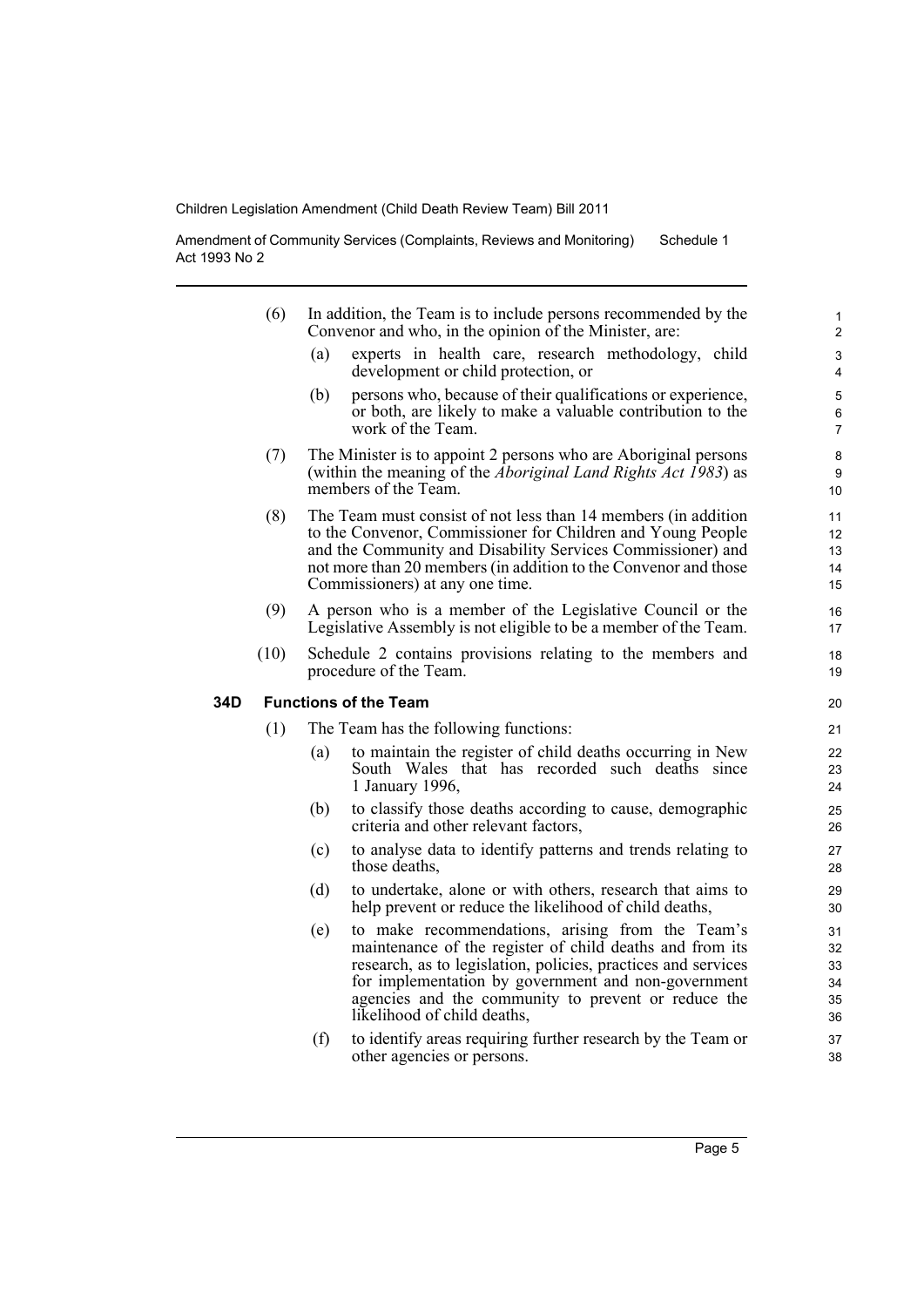Schedule 1 Amendment of Community Services (Complaints, Reviews and Monitoring) Act 1993 No 2

> (2) Any function of the Team with respect to child deaths occurring in New South Wales may also be exercised by the Team in connection with the death of a child dying outside the State while ordinarily resident in the State.

- (3) The Convenor may enter into an agreement or other arrangement for the exchange of information between the Team and a person or body having functions under the law of another State or a Territory that are substantially similar to the functions of the Team, being information relevant to the exercise of the functions of the Team or that person or body.
- (4) The Team may not undertake a review of a reviewable death (within the meaning of Part 6) but may:
	- (a) include a reviewable death in research that examines a sample or population of child deaths, and
	- (b) with the approval of the Minister, conduct research about reviewable deaths.
- (5) The Team may exercise functions with respect to the death of a child even though the death is or may be the subject of a review by the Domestic Violence Death Review Team established under the *Coroners Act 2009*.

#### **34E Appointment of expert advisers**

- (1) The Convenor may, otherwise than under a contract of employment, appoint persons with relevant qualifications and experience to advise the Team in the exercise of its functions.
- (2) A person so appointed is entitled to be paid such remuneration and allowances (including travelling and subsistence allowances) as may be determined by the Convenor in respect of the person.

#### **34F Annual report to Parliament**

- (1) The Team is required to prepare, within the period of 4 months after 30 June in each year, a report of its operations during the year that ended on that 30 June and to provide the report to the Presiding Officer of each House of Parliament.
- (2) A report by the Team under this section must include the following:
	- (a) a description of its activities during that year in relation to each of its functions,
	- (b) details of the extent to which its previous recommendations have been accepted,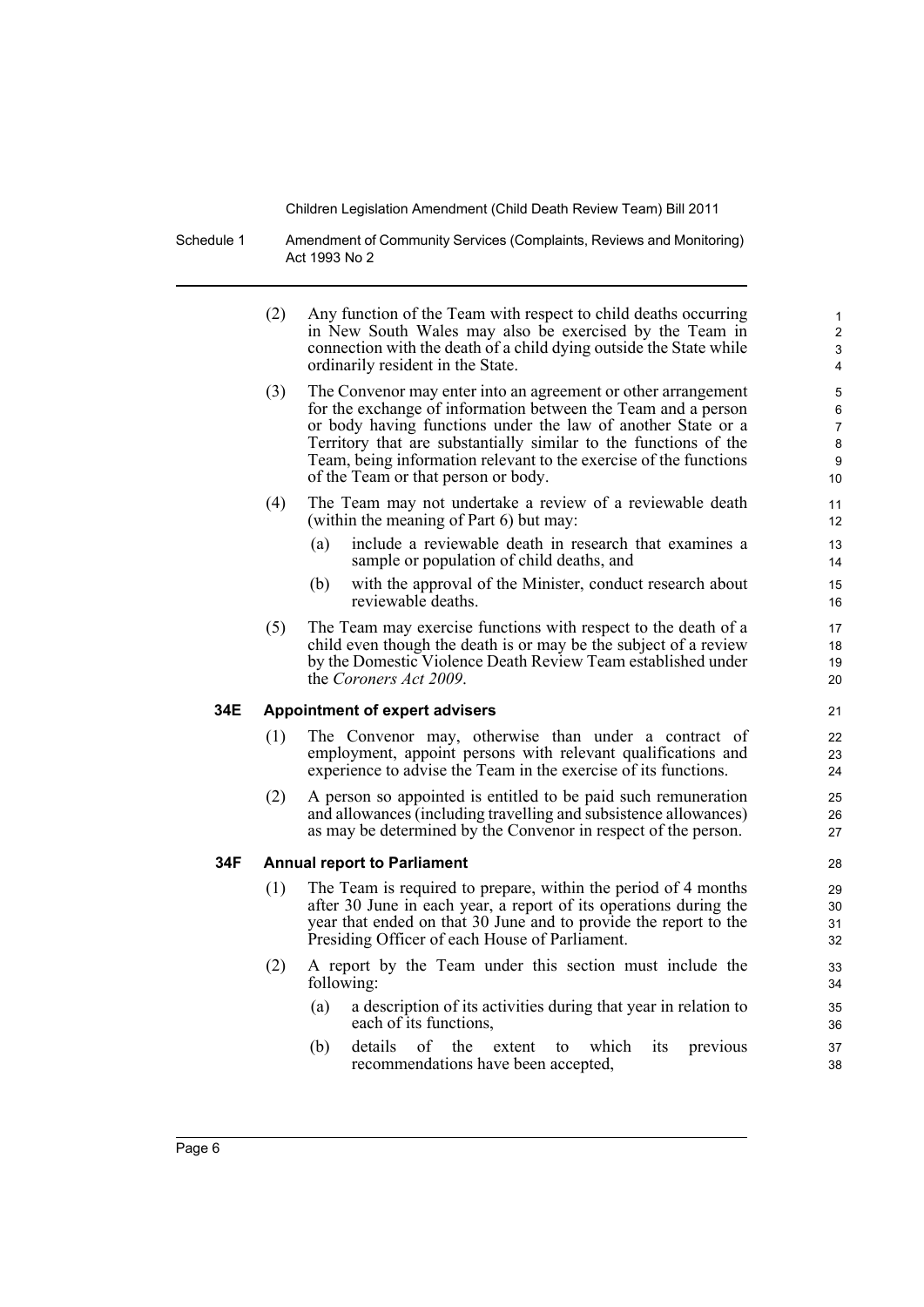Amendment of Community Services (Complaints, Reviews and Monitoring) Act 1993 No 2 Schedule 1

- (c) whether any information has been authorised to be disclosed by the Convenor as referred to in section 34L (1) (b),
- (d) if the Team has not presented a report to Parliament under section 34H within the previous  $\overline{3}$  years, the reasons why such a report has not been presented.
- (3) A report by the Team under this section may include, in relation to any details referred to in subsection (2) (b), comment on the extent to which those recommendations have been implemented in practice.

#### **34G Annual child death review report**

- (1) The Team is required to prepare, within the period of 4 months after 30 June in each year, a report consisting of data collected and analysed in relation to child deaths registered during the previous calendar year and provide the report to the Presiding Officer of each House of Parliament.
- (2) A report by the Team under this section may include any recommendations made for the purposes of section 34D (1) (e) or  $(f)$ .

#### **34H Other reports**

The Team may, at any time, make a report containing the results of research undertaken in the exercise of its research functions under this Part and provide the report to the Presiding Officer of each House of Parliament.

#### **34I Preparation and presentation of reports**

- (1) Each report prepared by the Team is to be provided to the Minister.
- (2) A report provided to the Presiding Officer of a House of Parliament under this Part is to be laid before that House within 15 sitting days of that House after it is received by the Presiding Officer.
- (3) The Team may include in a report a recommendation that the report be made public as soon as practicable.
- (4) If a report includes a recommendation by the Team that the report be made public as soon as practicable, a Presiding Officer of a House of Parliament may make it public whether or not that House is in session and whether or not the report has been laid before that House.

10 11

 $20$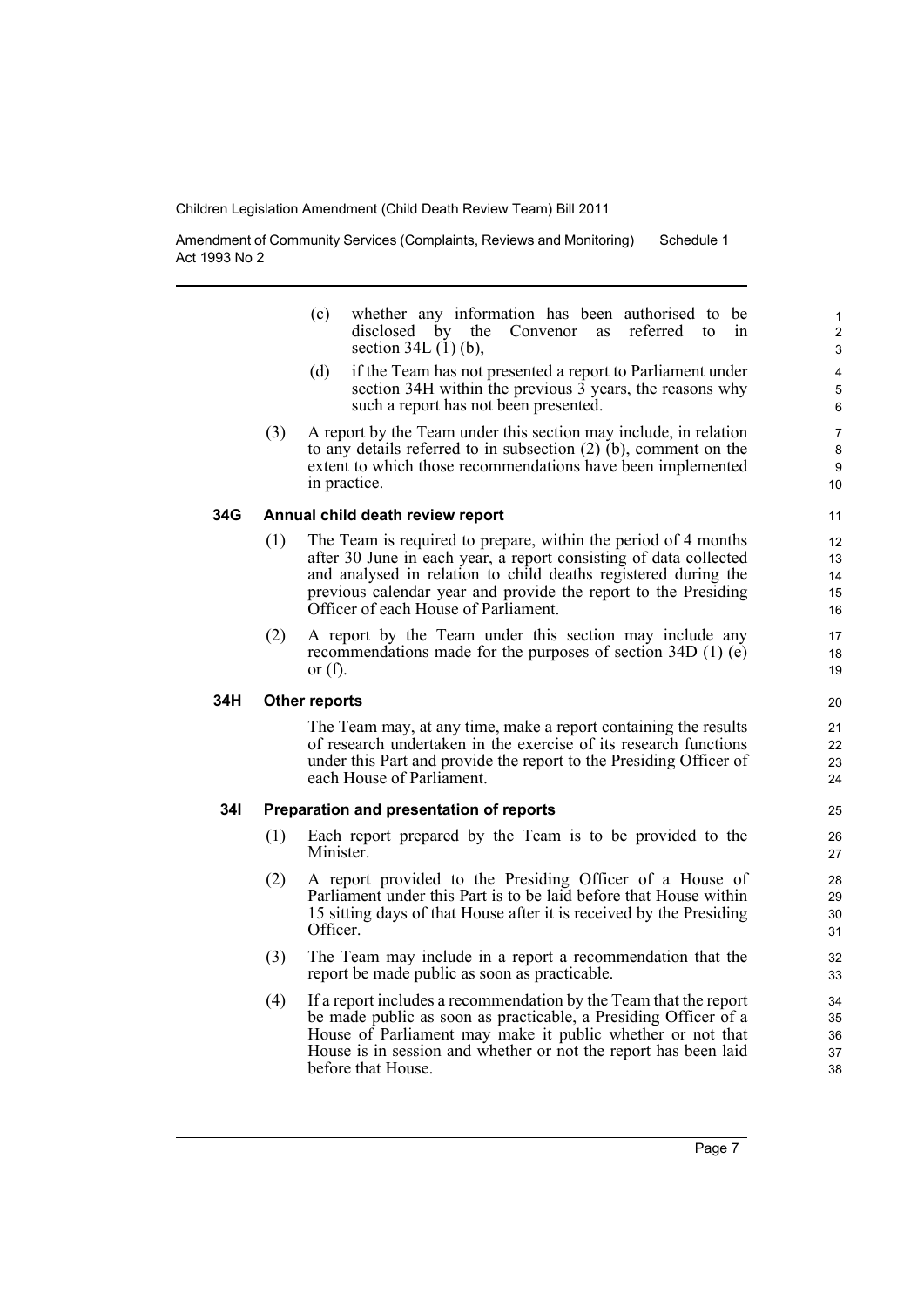Schedule 1 Amendment of Community Services (Complaints, Reviews and Monitoring) Act 1993 No 2

- (5) If such a report is made public by a Presiding Officer of a House of Parliament before it is laid before that House, it attracts the same privileges and immunities as if it had been laid before that House.
- (6) A Presiding Officer need not inquire whether all or any conditions precedent have been satisfied as regards a report purporting to have been made and provided in accordance with this Part.
- (7) A report of the Team under this Part may be presented separately from any other such report or together with any other such report.

#### **34J Application of Ombudsman Act 1974**

(1) The provisions of section 31B (1) (a)–(c) and (e), (2) (a) and (3) of the *Ombudsman Act 1974* apply to and in respect of the exercise of functions by the Team and reports prepared by the Team in the same way as those provisions apply to and in respect of the exercise of functions by the Ombudsman and reports made by the Ombudsman.

**Note.** Section 31B of the *Ombudsman Act 1974* provides for the monitoring of the exercise of functions by the Ombudsman and review of reports of the Ombudsman by the Committee on the Office of the Ombudsman and the Police Integrity Commission.

(2) In addition to the functions that the Committee on the Office of the Ombudsman and the Police Integrity Commission has in relation to the Team under subsection  $(1)$ , the Committee has the function of examining trends and changes in services and issues affecting children, and reporting to both Houses of Parliament any changes that the Committee thinks desirable to the functions and procedures of the Team.

#### **Division 3 Access to and confidentiality of information**

### 29 30

#### **34K Duty of persons to assist the Team**

- (1) It is the duty of each of the following persons to provide the Team with full and unrestricted access to records that are under the person's control, or whose production the person may, in an official capacity, reasonably require, being records to which the Team reasonably requires access for the purpose of exercising its functions:
	- (a) the Director-General, the Department Head, chief executive officer or senior member of any department of the government, statutory body or local authority,
	- (b) the Commissioner of Police,

11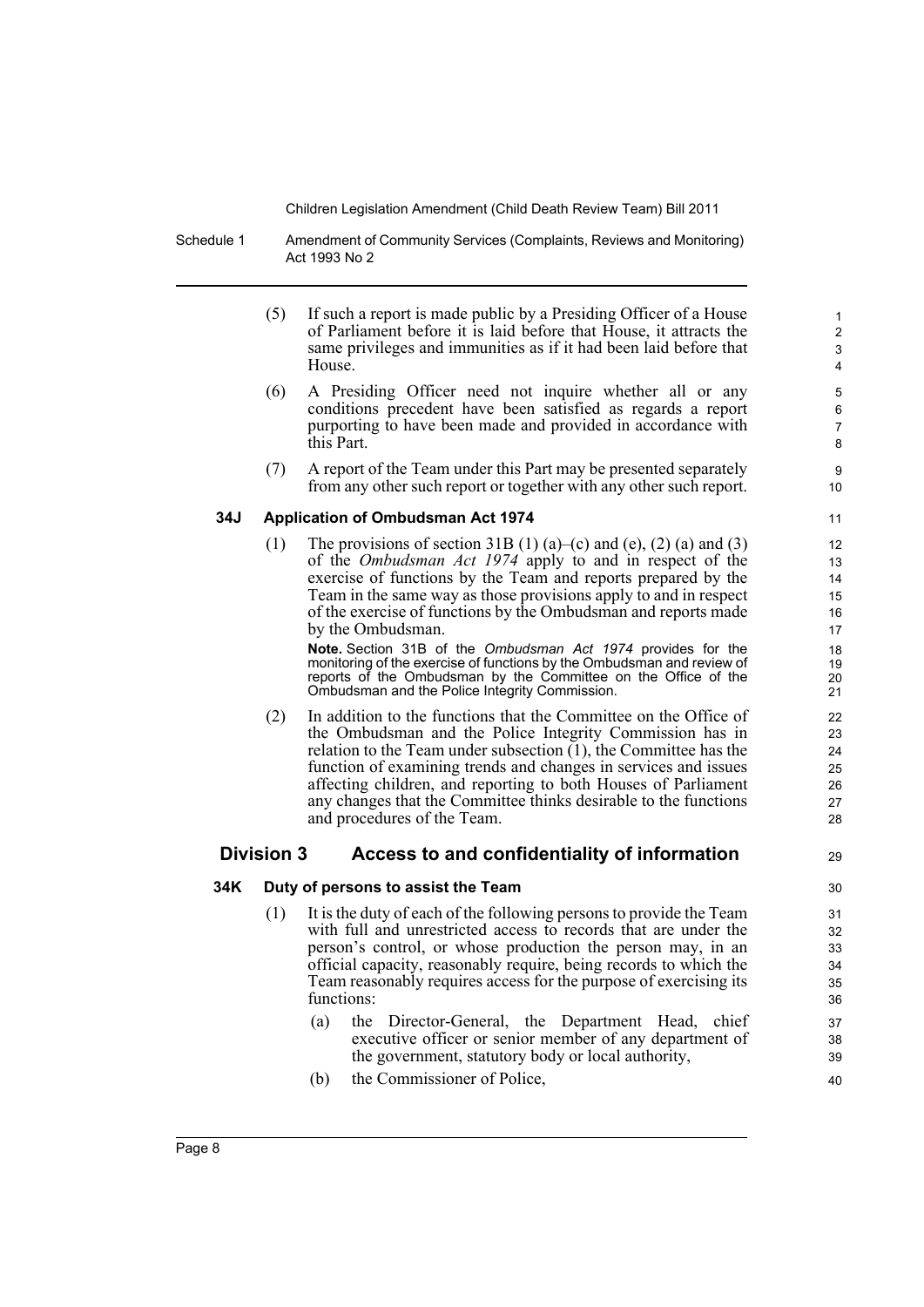Amendment of Community Services (Complaints, Reviews and Monitoring) Act 1993 No 2 Schedule 1

- (c) the State Coroner,
- (d) a medical practitioner or health care professional who, or the head of a body which, delivers health services to children,
- (e) a person who, or the head of a body which, delivers welfare services to children (including family support services, children's services, foster care or residential out-of-home care, and disability services),
- (f) the principal of a non-government school (within the meaning of the *Education Act 1990*).
- (2) Access to which the Team is entitled under subsection (1) includes the right to inspect and, on request, to be provided with copies of, any record referred to in that subsection and to inspect any non-documentary evidence associated with any such record.
- (3) A provision of any Act or law that restricts or denies access to records does not prevent a person to whom subsection (1) applies from complying, or affect the person's duty to comply, with that subsection.
- (4) In this section, *record* means any document or other source of information compiled, recorded or stored in written form or on film, or by electronic process, or in any other manner or by any other means.

#### **34L Confidentiality of information**

- (1) A Team-related person must not make a record of, or directly or indirectly disclose to any person, any information (including the contents of any document) that was acquired by the person by reason of being a Team-related person, unless:
	- (a) the record or disclosure is made in good faith for the purpose of exercising a function under this Part, or
	- (b) the record or disclosure is authorised to be made by the Convenor in connection with research that is undertaken for the purpose of helping to prevent or reduce the likelihood of deaths of children in New South Wales, or
	- (c) the record or disclosure is made by the Convenor for the purpose of:
		- (i) providing information to the Commissioner of Police in connection with a possible criminal offence, or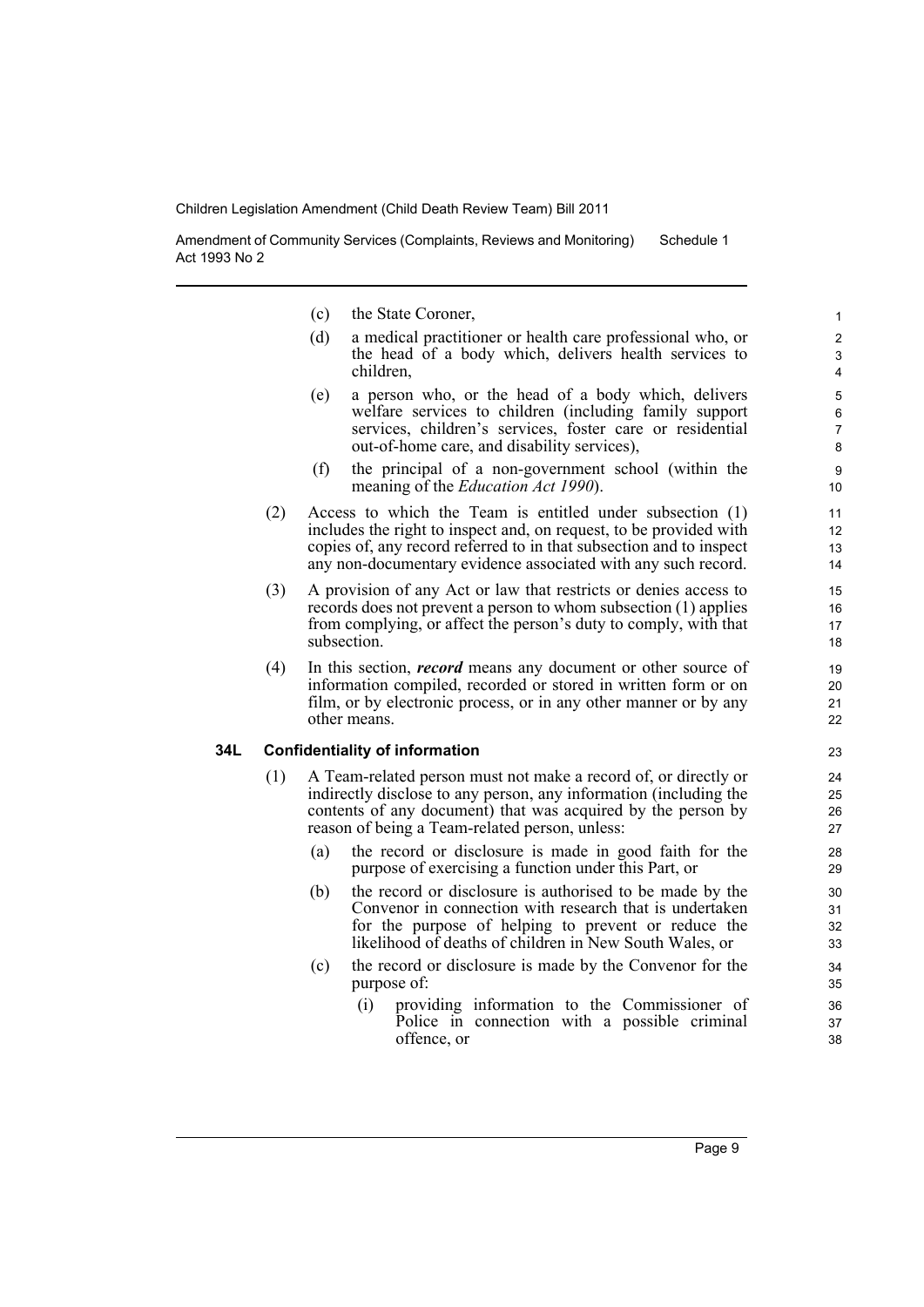Schedule 1 Amendment of Community Services (Complaints, Reviews and Monitoring) Act 1993 No 2

|     |     | (ii)  | reporting to the Director-General of the Department<br>of Family and Community Services that a child or<br>class of children may be at risk of harm, or                                                                                                                                                       | 1<br>2<br>3                                  |
|-----|-----|-------|---------------------------------------------------------------------------------------------------------------------------------------------------------------------------------------------------------------------------------------------------------------------------------------------------------------|----------------------------------------------|
|     |     | (iii) | providing information to the State Coroner that may<br>relate to a death that is within the jurisdiction of the<br>State Coroner, whether or not the death has been the<br>subject of an inquest under the Coroners Act 2009,<br>or                                                                           | 4<br>$\mathbf 5$<br>6<br>$\overline{7}$<br>8 |
|     |     | (iv)  | providing information to the Domestic Violence<br>Death Review Team established under the Coroners<br><i>Act 2009</i> in connection with that Team's functions,<br>or                                                                                                                                         | 9<br>10<br>11<br>12                          |
|     |     | (v)   | providing<br>information<br>to<br>the<br>Ombudsman<br>concerning the death of a child that is relevant to the<br>exercise of any of the Ombudsman's functions, or                                                                                                                                             | 13<br>14<br>15                               |
|     |     | (vi)  | giving effect to any agreement or other arrangement<br>entered into under section 34D (3), or                                                                                                                                                                                                                 | 16<br>17                                     |
|     | (d) |       | the record or disclosure is made by a member of the Team<br>to a Minister, or to a Department Head, chief executive<br>officer or senior member of any department of the<br>government or a statutory body, in connection with a draft<br>report prepared for the purpose of this Part, or                    | 18<br>19<br>20<br>21<br>22                   |
|     | (e) |       | the record or disclosure is made by a member of the Team<br>to any person, body or organisation for the purpose of<br>obtaining information or advice, or enabling comments to<br>be made to the Team, in connection with a draft report or<br>part of a draft report prepared for the purposes of this Part. | 23<br>24<br>25<br>26<br>27                   |
|     |     |       | Maximum penalty: 50 penalty units or imprisonment for<br>12 months, or both.                                                                                                                                                                                                                                  | 28<br>29                                     |
| (2) |     |       | A Team-related person is not required:                                                                                                                                                                                                                                                                        | 30                                           |
|     | (a) | or    | to produce to any court any document or other thing that<br>has come into the person's possession, custody or control,                                                                                                                                                                                        | 31<br>32<br>33                               |
|     | (b) |       | to reveal to any court any information that has come to the<br>person's notice,                                                                                                                                                                                                                               | 34<br>35                                     |
|     |     |       | by reason of being a Team-related person.                                                                                                                                                                                                                                                                     | 36                                           |
| (3) |     |       | Any authority or person to whom any information referred to in<br>subsection $(1)$ is revealed, and any person or employee under the<br>control of that authority or person:                                                                                                                                  | 37<br>38<br>39                               |
|     | (a) |       | is subject to the same obligations and liabilities under<br>subsection (1), and                                                                                                                                                                                                                               | 40<br>41                                     |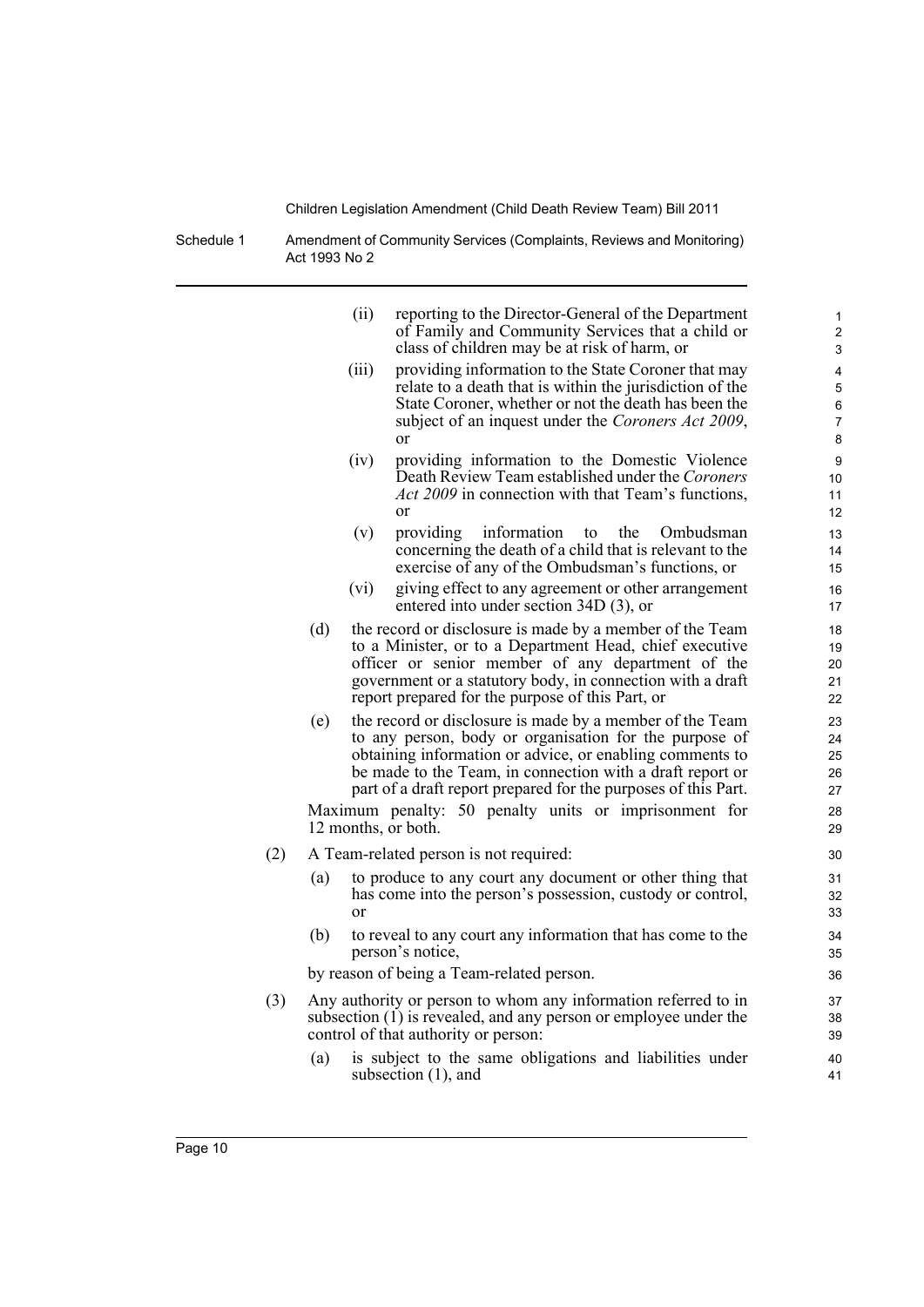Amendment of Community Services (Complaints, Reviews and Monitoring) Act 1993 No 2 Schedule 1

(b) enjoys the same rights and privileges under subsection (2), in respect of that information as if he or she were a Team-related person who had acquired the information for the purpose of the exercise of the functions of the Team. Failure to comply with obligations and liabilities referred to in this subsection is taken to be a contravention of subsection (1). **34M Dishonestly obtaining information** A person who dishonestly obtains information (including the contents of any document) that was acquired by a person by reason of being a Team-related person is guilty of an offence. Maximum penalty: 50 penalty units or imprisonment for 12 months, or both. **Division 4 Miscellaneous 34N Execution of documents** A document required to be executed by the Team in the exercise of its functions is sufficiently executed if it is signed by the Convenor or another member authorised by the Convenor. **34O Proceedings for offences under Part** Despite any other law, proceedings for an offence under this Part must be commenced not later than 2 years from when the offence was alleged to have been committed. **34P Review of Part** (1) The Minister is to review this Part to determine whether the policy objectives of this Part remain valid and whether the terms of this Part remain appropriate for securing those objectives. (2) The review is to be undertaken as soon as possible after the period of 5 years from the commencement of this Part. (3) A report on the outcome of the review is to be tabled in each House of Parliament within 12 months after the end of the period of 5 years. **[3] Section 48 Exclusion of personal liability** Insert at the end of section 48 (b): or (c) the Child Death Review Team, a member of the Team or any person acting under the direction of the Team, 10 11 12 13 14 15 16 17 18 19 20 21 22 23  $24$ 25 26 27  $28$ 29 30 31 32 33 34 35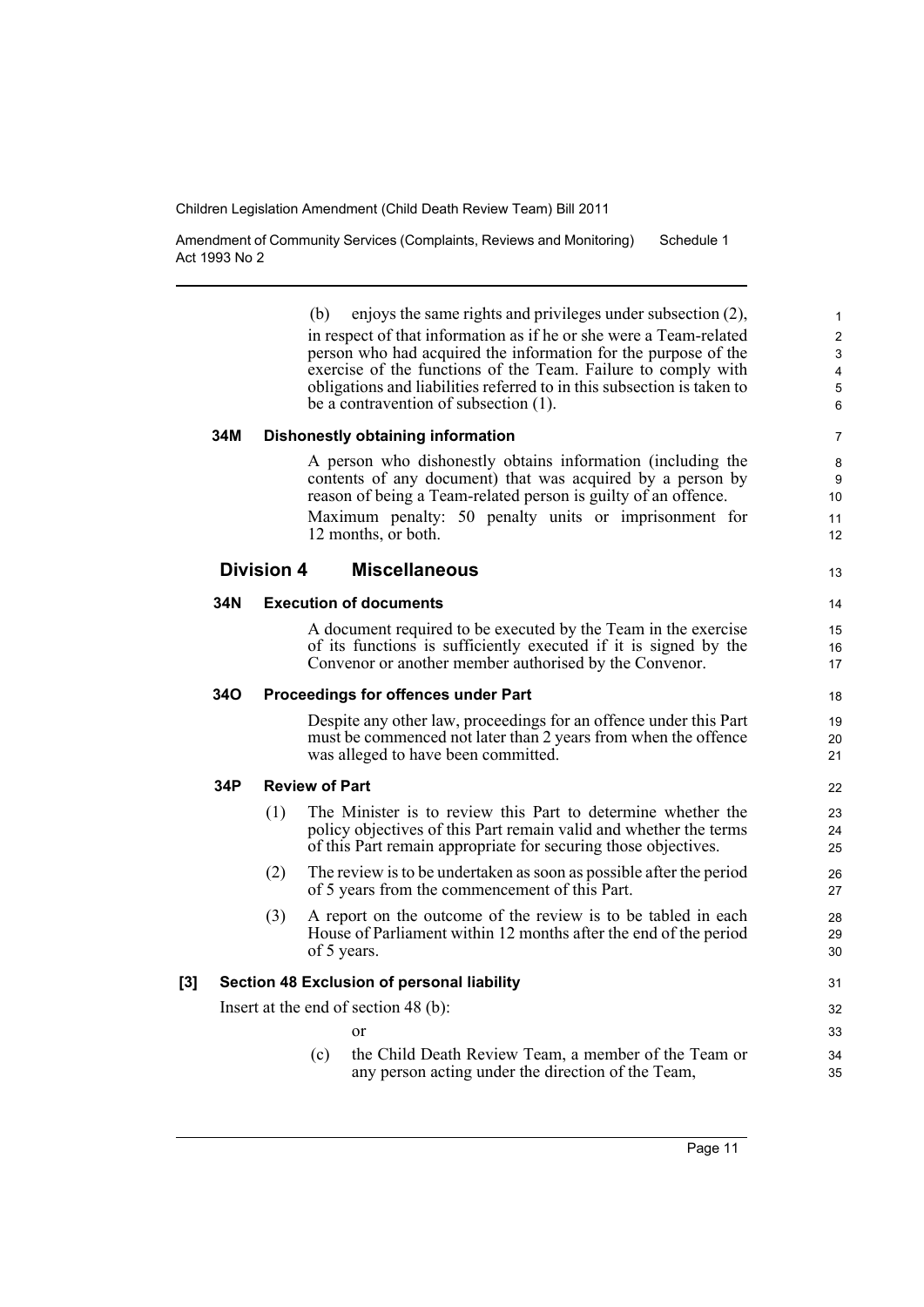Schedule 1 Amendment of Community Services (Complaints, Reviews and Monitoring) Act 1993 No 2

| [4] | <b>Section 48</b>                                                                          |                                                                                                                                                                                                       | $\mathbf{1}$     |  |
|-----|--------------------------------------------------------------------------------------------|-------------------------------------------------------------------------------------------------------------------------------------------------------------------------------------------------------|------------------|--|
|     | Insert ", the officer, a member of the Team" after "Ombudsman" where thirdly<br>occurring. |                                                                                                                                                                                                       |                  |  |
| [5] | <b>Section 52 Regulations</b>                                                              |                                                                                                                                                                                                       |                  |  |
|     |                                                                                            | Insert after section $52$ (1):                                                                                                                                                                        | 5                |  |
|     | (1A)                                                                                       | Without limiting subsection (1), the regulations may make<br>provision for or with respect to the constitution, functions,<br>procedure and other matters relating to the Child Death Review<br>Team. | 6<br>7<br>8<br>9 |  |
| [6] |                                                                                            | <b>Schedule 1 Savings and transitional provisions</b>                                                                                                                                                 | 10               |  |
|     |                                                                                            | Insert at the end of clause $1(1)$ :                                                                                                                                                                  | 11               |  |
|     |                                                                                            | Children Legislation Amendment (Child Death Review Team)<br><i>Act</i> 2011                                                                                                                           | 12<br>13         |  |
| [7] | Schedule 1, Part 4                                                                         |                                                                                                                                                                                                       |                  |  |
|     | Insert after clause 14:                                                                    |                                                                                                                                                                                                       |                  |  |
|     |                                                                                            |                                                                                                                                                                                                       |                  |  |
|     | Part 4                                                                                     | <b>Children Legislation Amendment (Child</b><br>Death Review Team) Act 2011                                                                                                                           | 16<br>17         |  |
|     | 15                                                                                         | <b>Continuation of existing entity</b>                                                                                                                                                                | 18               |  |
|     |                                                                                            | The Child Death Review Team established by section 34C is                                                                                                                                             | 19               |  |
|     |                                                                                            | taken to be a continuation of, and the same legal entity as, the                                                                                                                                      | 20               |  |
|     |                                                                                            | Child Death Review Team established under section 45B of the<br>Commission for Children and Young People Act 1998.                                                                                    | 21<br>22         |  |
|     | 16                                                                                         | <b>Continuation of existing members</b>                                                                                                                                                               | 23               |  |
|     |                                                                                            |                                                                                                                                                                                                       |                  |  |
|     |                                                                                            | A person who, immediately before the commencement of this<br>clause held office as a member of the Team under section 45C of                                                                          | 24<br>25         |  |
|     |                                                                                            | the Commission for Children and Young People Act 1998, is                                                                                                                                             | 26               |  |
|     |                                                                                            | taken to have been appointed under section 34C of this Act for the                                                                                                                                    | 27               |  |
|     |                                                                                            | balance of the term for which he or she was appointed under that<br>section 45C, subject to clauses 5 and 6 of Schedule 2 to this Act.                                                                | 28<br>29         |  |
|     | 17                                                                                         | <b>Annual reports of Child Death Review Team</b>                                                                                                                                                      | 30               |  |
|     |                                                                                            | The reference to section $34H$ in section $34F(2)$ (d) includes a                                                                                                                                     | 31               |  |
|     |                                                                                            | reference to section 45P of the <i>Commission for Children and</i><br>Young People Act 1998.                                                                                                          | 32<br>33         |  |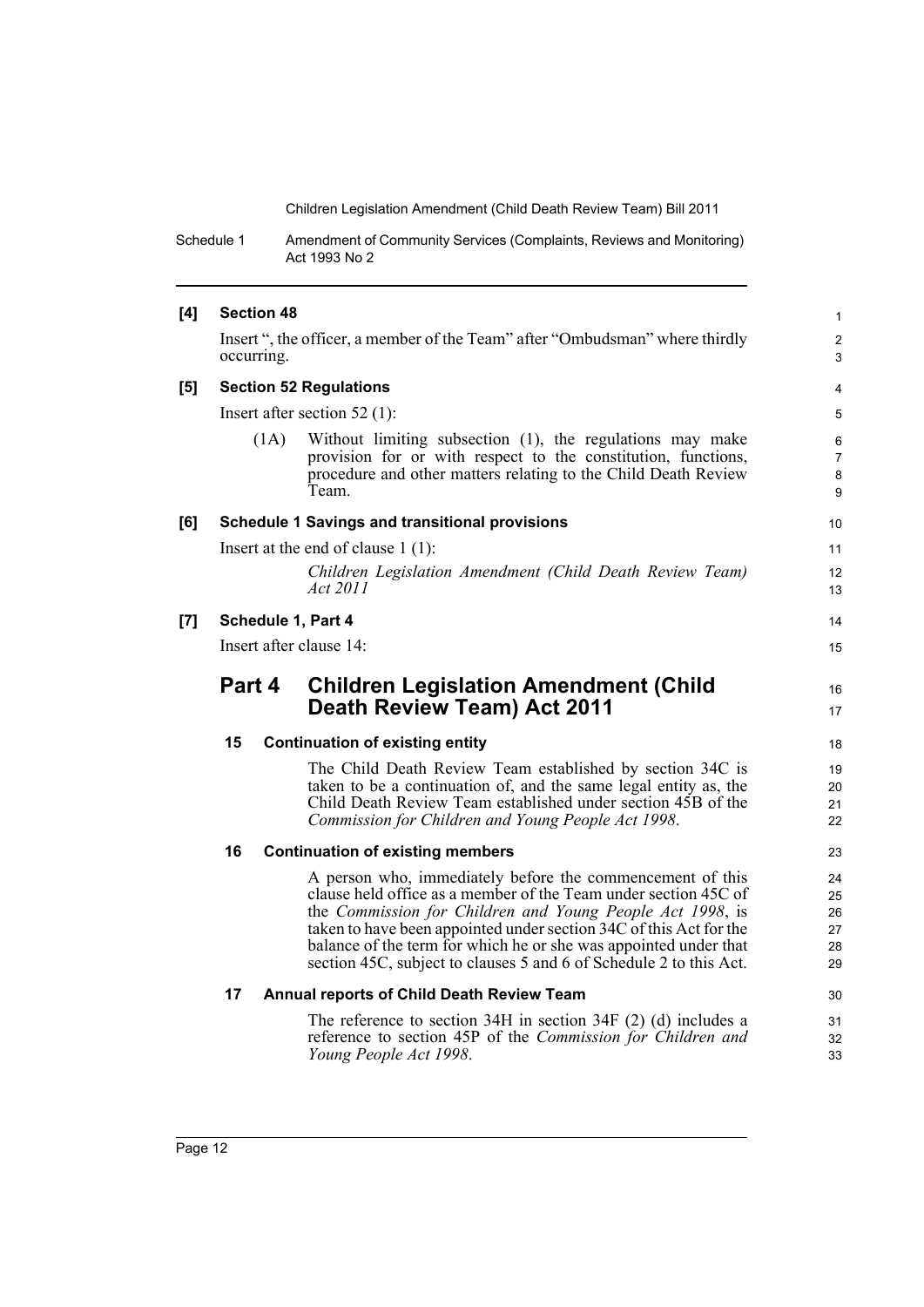Amendment of Community Services (Complaints, Reviews and Monitoring) Act 1993 No 2 Schedule 1

| [8] |                                                                                                                                                                                                                                                                                                                             | <b>Schedule 2</b><br>Insert after Schedule 1: |                            |                                                                                                                                    | $\mathbf{1}$<br>$\overline{2}$ |
|-----|-----------------------------------------------------------------------------------------------------------------------------------------------------------------------------------------------------------------------------------------------------------------------------------------------------------------------------|-----------------------------------------------|----------------------------|------------------------------------------------------------------------------------------------------------------------------------|--------------------------------|
|     |                                                                                                                                                                                                                                                                                                                             | <b>Schedule 2</b>                             |                            | <b>Provisions relating to the Child</b><br><b>Death Review Team</b>                                                                | 3<br>4                         |
|     |                                                                                                                                                                                                                                                                                                                             |                                               |                            | (Section 34C (10))                                                                                                                 | 5                              |
|     | 1<br><b>Definitions</b>                                                                                                                                                                                                                                                                                                     |                                               |                            |                                                                                                                                    | 6                              |
|     |                                                                                                                                                                                                                                                                                                                             |                                               |                            | In this Schedule:                                                                                                                  | $\overline{7}$                 |
|     |                                                                                                                                                                                                                                                                                                                             |                                               |                            | <i>appointed member</i> means a member of the Team appointed by<br>the Minister under section $34C(2)$ (d).                        | 8<br>9                         |
|     |                                                                                                                                                                                                                                                                                                                             |                                               |                            | <b>Convenor</b> means the Convenor of the Team.                                                                                    | 10                             |
|     |                                                                                                                                                                                                                                                                                                                             |                                               |                            | <i>member</i> means a member of the Team.                                                                                          | 11                             |
|     | 2                                                                                                                                                                                                                                                                                                                           |                                               |                            | <b>Deputy Convenor</b>                                                                                                             | 12 <sup>2</sup>                |
|     |                                                                                                                                                                                                                                                                                                                             | (1)                                           |                            | The members of the Team are to elect one member as the Deputy<br>Convenor of the Team.                                             | 13<br>14                       |
|     |                                                                                                                                                                                                                                                                                                                             | (2)                                           |                            | The member so elected holds office as Deputy Convenor for the<br>balance of the member's term of office, subject to subclause (3). | 15<br>16                       |
|     | (3)                                                                                                                                                                                                                                                                                                                         |                                               |                            | A person holding the office of Deputy Convenor vacates that<br>office if the person:                                               | 17<br>18                       |
|     |                                                                                                                                                                                                                                                                                                                             |                                               | (a)                        | is removed from that office by the Minister under clause 6,<br>or                                                                  | 19<br>20                       |
|     |                                                                                                                                                                                                                                                                                                                             |                                               | (b)                        | resigns that office by instrument in writing addressed to<br>the Minister, or                                                      | 21<br>22                       |
|     |                                                                                                                                                                                                                                                                                                                             |                                               | (c)                        | ceases to be a member.                                                                                                             | 23                             |
|     | 3                                                                                                                                                                                                                                                                                                                           |                                               |                            | Term of office of members                                                                                                          | 24                             |
|     | An appointed member holds office for such period (not<br>exceeding 3 years) as is specified in the member's instrument of<br>appointment, but is eligible (if otherwise qualified) for<br>re-appointment.                                                                                                                   |                                               | 25<br>26<br>27<br>28       |                                                                                                                                    |                                |
|     | 4                                                                                                                                                                                                                                                                                                                           |                                               | <b>Remuneration</b>        |                                                                                                                                    | 29                             |
|     | An appointed member other than a representative of a department<br>of the government, the NSW Police Force or a statutory body, is<br>entitled to be paid such remuneration and allowances (including<br>travelling or subsistence allowances) as the Minister may from<br>time to time determine in respect of the member. |                                               | 30<br>31<br>32<br>33<br>34 |                                                                                                                                    |                                |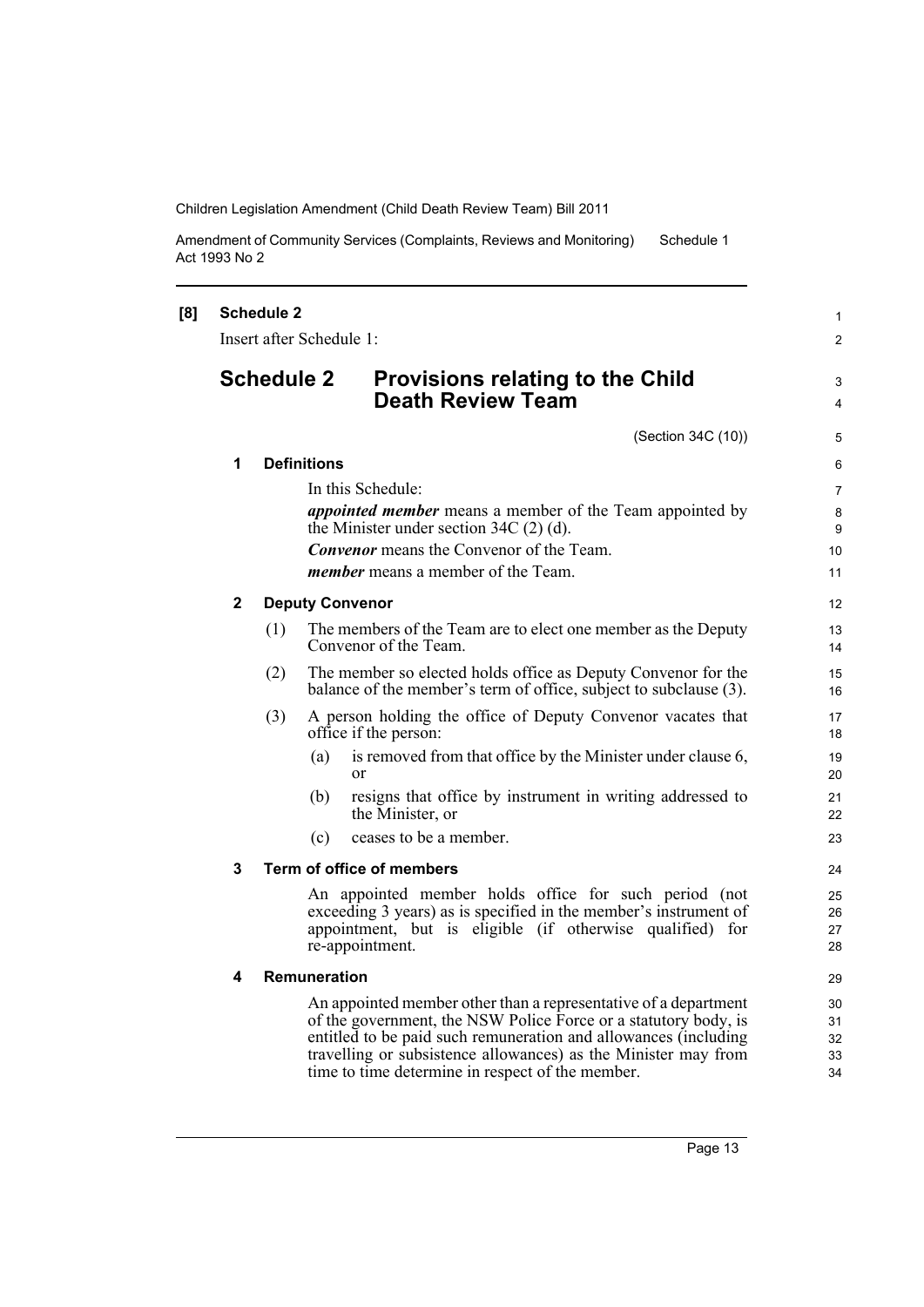Schedule 1 Amendment of Community Services (Complaints, Reviews and Monitoring) Act 1993 No 2

| 5 |     | Vacancy in office of appointed member     |                                                                                                                                  |  |
|---|-----|-------------------------------------------|----------------------------------------------------------------------------------------------------------------------------------|--|
|   | (1) | member:                                   | The office of an appointed member becomes vacant if the                                                                          |  |
|   |     | (a)<br>dies, or                           |                                                                                                                                  |  |
|   |     | (b)                                       | completes a term of office and is not re-appointed, or                                                                           |  |
|   |     | (c)                                       | resigns the office by instrument in writing addressed to the                                                                     |  |
|   |     | Minister, or                              |                                                                                                                                  |  |
|   |     | (d)                                       | is absent from 4 consecutive meetings of the Team of                                                                             |  |
|   |     |                                           | which reasonable notice has been given to the member                                                                             |  |
|   |     |                                           | personally or in the ordinary course of post, except on<br>leave granted by the Team or unless, before the expiration            |  |
|   |     |                                           | of 4 weeks after the last of those meetings, the member is                                                                       |  |
|   |     |                                           | excused by the Minister for having been absent from those                                                                        |  |
|   |     | meetings, or                              |                                                                                                                                  |  |
|   |     | (e)                                       | becomes bankrupt, applies to take the benefit of any law                                                                         |  |
|   |     |                                           | for the relief of bankrupt or insolvent debtors, compounds<br>with his or her creditors or makes an assignment of his or         |  |
|   |     | her remuneration for their benefit, or    |                                                                                                                                  |  |
|   |     | (f)                                       | becomes a mentally incapacitated person, or                                                                                      |  |
|   |     | (g)                                       | is convicted in New South Wales of an offence that is                                                                            |  |
|   |     |                                           | punishable by imprisonment for 12 months or more or is                                                                           |  |
|   |     |                                           | convicted elsewhere than in New South Wales of an<br>offence that, if committed in New South Wales, would be                     |  |
|   |     | an offence so punishable, or              |                                                                                                                                  |  |
|   |     | (h)                                       | is removed from office by the Minister under clause 6, or                                                                        |  |
|   |     | (i)                                       | is the subject of a communication in writing to the Minister                                                                     |  |
|   |     |                                           | by the Minister that nominated the member, stating that he                                                                       |  |
|   |     |                                           | or she no longer represents that organisation.                                                                                   |  |
|   | (2) |                                           | If the office of an appointed member becomes vacant, another<br>person is, subject to this Schedule, to be appointed to fill the |  |
|   |     | vacancy.                                  |                                                                                                                                  |  |
| 6 |     | <b>Removal from office</b>                |                                                                                                                                  |  |
|   |     |                                           |                                                                                                                                  |  |
|   |     | incapacity, incompetence or misbehaviour. | The Minister may remove an appointed member from office for                                                                      |  |
|   |     |                                           |                                                                                                                                  |  |
| 7 |     | <b>Effect of certain other Acts</b>       |                                                                                                                                  |  |
|   | (1) |                                           | Chapter 2 of the Public Sector Employment and Management Act<br>2002 does not apply to or in respect of the appointment of a     |  |
|   |     | person as a member.                       |                                                                                                                                  |  |

Ĺ,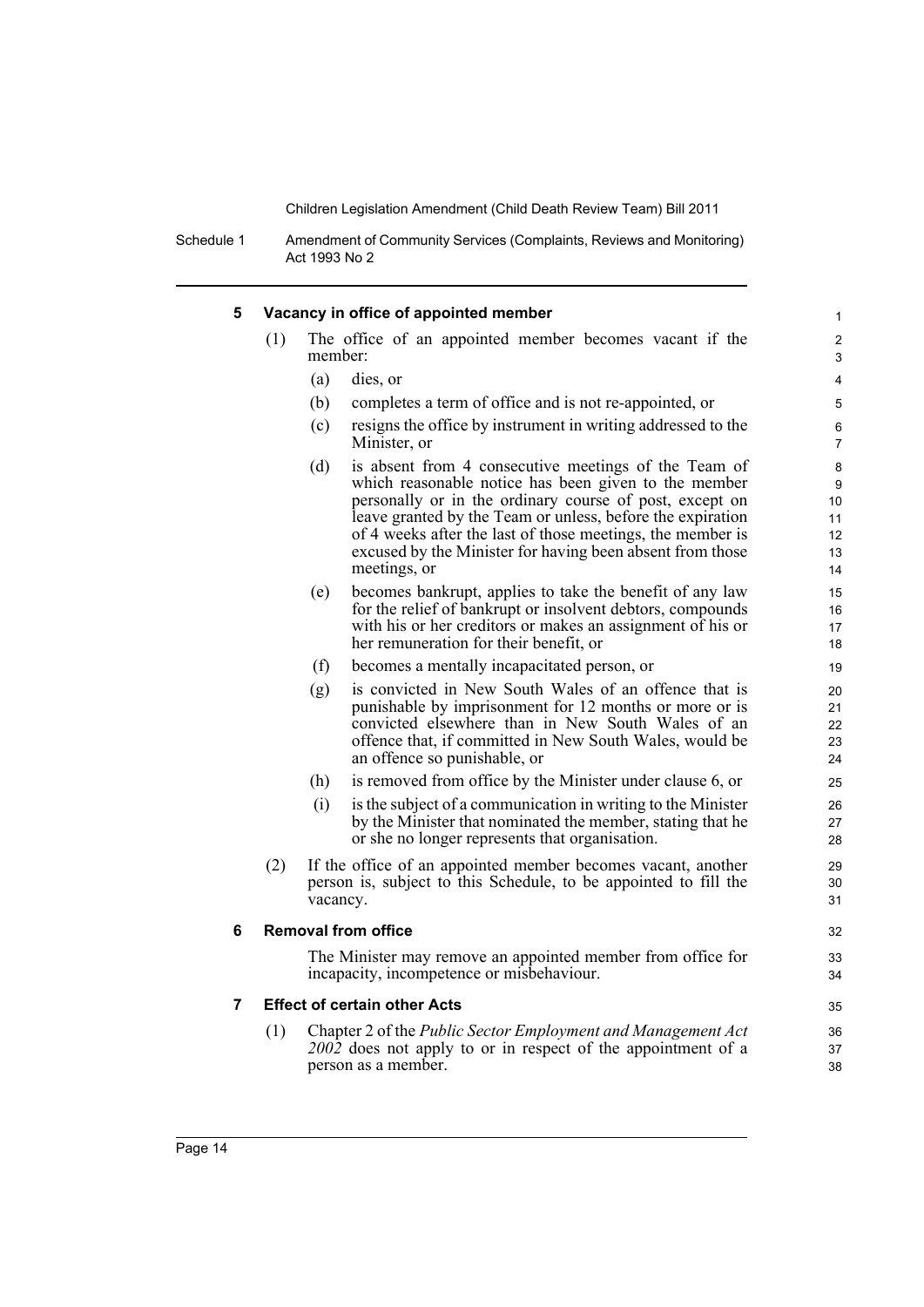Amendment of Community Services (Complaints, Reviews and Monitoring) Act 1993 No 2 Schedule 1

|    | (2)    | If by or under any Act provision is made:                                                                                                                                                                                           |                                               |
|----|--------|-------------------------------------------------------------------------------------------------------------------------------------------------------------------------------------------------------------------------------------|-----------------------------------------------|
|    |        | requiring a person who is the holder of a specified office to<br>(a)<br>devote the whole of his or her time to the duties of that<br>office, or                                                                                     | $\overline{c}$<br>3<br>$\overline{4}$         |
|    |        | prohibiting the person from engaging in employment<br>(b)<br>outside the duties of that office,                                                                                                                                     | 5<br>6                                        |
|    |        | that provision does not operate to disqualify that person from<br>holding that office and also the office of a member or from<br>accepting and retaining any remuneration payable to the person<br>under this Schedule as a member. | $\overline{7}$<br>8<br>$\boldsymbol{9}$<br>10 |
| 8  |        | <b>General procedure</b>                                                                                                                                                                                                            | 11                                            |
|    | (1)    | Subject to the regulations, the procedure for the calling of<br>meetings of the Team and for the conduct of business at those<br>meetings is to be as determined by the Convenor.                                                   | 12<br>13<br>14                                |
|    | (2)    | The Team is to meet not less than 4 times in each calendar year.                                                                                                                                                                    | 15                                            |
| 9  |        | <b>Quorum for meetings</b>                                                                                                                                                                                                          | 16                                            |
|    |        | The quorum for a meeting of the Team is a majority of its<br>members for the time being.                                                                                                                                            | 17<br>18                                      |
| 10 |        | <b>Presiding member</b>                                                                                                                                                                                                             | 19                                            |
|    | (1)    | The Convenor, or in the absence of the Convenor, the Deputy<br>Convenor, is to preside at any meeting of the Team.                                                                                                                  | 20<br>21                                      |
|    | (2)    | If both the Convenor and the Deputy Convenor are absent from<br>any meeting, a member elected by the members present at the<br>meeting is to preside at that meeting.                                                               | 22<br>23<br>24                                |
|    | (3)    | The presiding member has a deliberative vote and, in the event of<br>an equality of votes, has a second or casting vote.                                                                                                            | 25<br>26                                      |
| 11 | Voting |                                                                                                                                                                                                                                     | 27                                            |
|    |        | A decision supported by a majority of the votes cast at a meeting<br>of the Team at which a quorum is present is the decision of the<br>Team.                                                                                       | 28<br>29<br>30                                |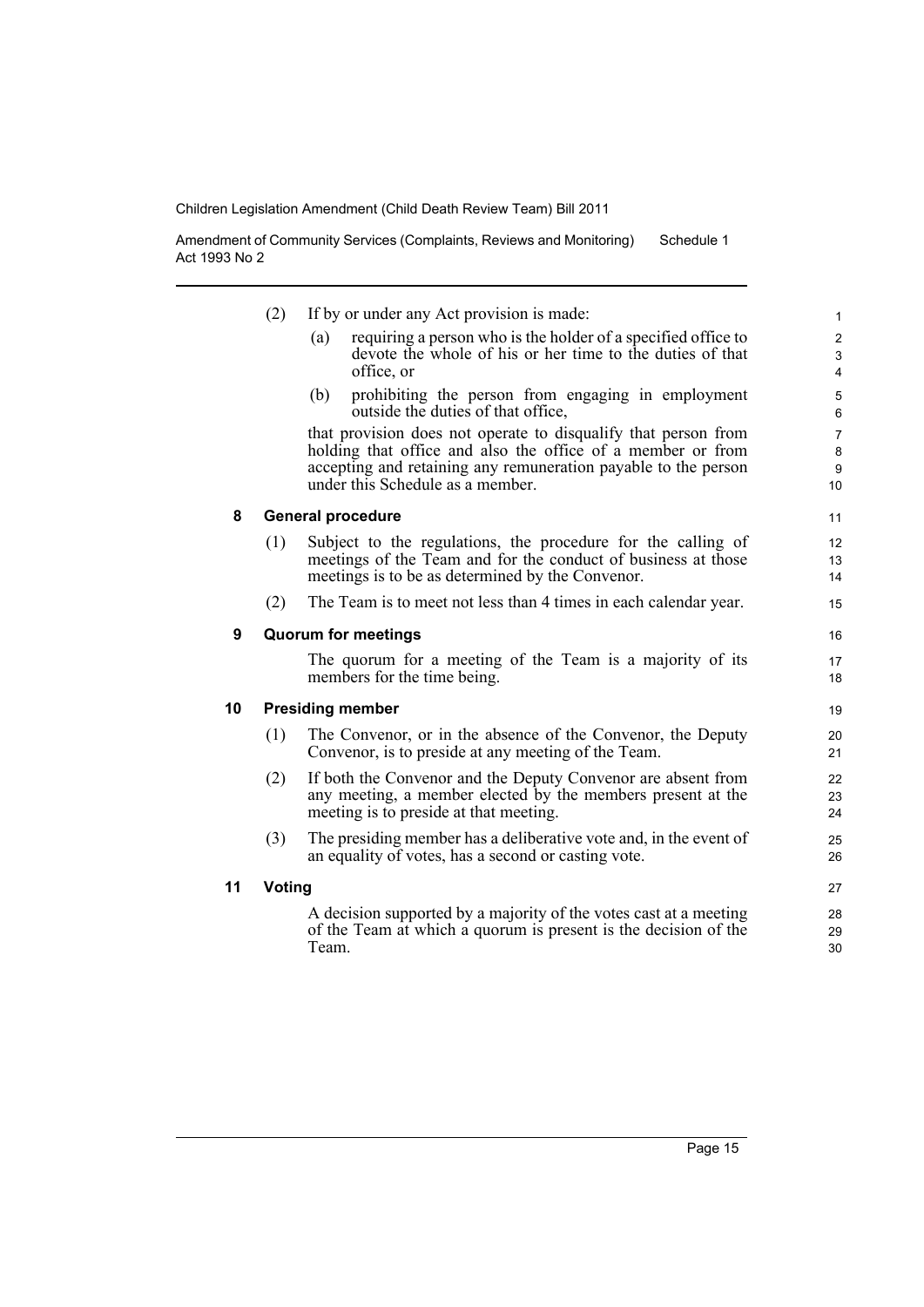<span id="page-19-0"></span>

| <b>Schedule 2</b> | <b>Amendment of other legislation</b> |  |
|-------------------|---------------------------------------|--|
|-------------------|---------------------------------------|--|

| 2.1 | <b>Commission for Children and Young People Act 1998 No 146</b>                                                      | $\overline{2}$      |
|-----|----------------------------------------------------------------------------------------------------------------------|---------------------|
| [1] | <b>Section 3 Definitions</b>                                                                                         | 3                   |
|     | Omit the definitions of <i>Child Death Review Team</i> and <i>Convenor</i> from<br>section $3(1)$ .                  | $\overline{4}$<br>5 |
| [2] | <b>Section 28 Functions of Committee</b>                                                                             | 6                   |
|     | Omit section 28 (4).                                                                                                 | 7                   |
| [3] | Part 7A Child Death Review Team                                                                                      | 8                   |
|     | Omit the Part.                                                                                                       | 9                   |
| [4] | <b>Section 48 Protection from liability</b>                                                                          | 10                  |
|     | Omit ", or the Child Death Review Team, a member of the Team or a person<br>acting under the direction of the Team". | 11<br>12            |
| [5] | <b>Section 48</b>                                                                                                    | 13                  |
|     | Omit ", member of the Team".                                                                                         | 14                  |
| [6] | <b>Section 51 Regulations</b>                                                                                        | 15                  |
|     | Omit section 51 (1A).                                                                                                | 16                  |
| [7] | Schedule 3 Savings, transitional and other provisions                                                                | 17                  |
|     | Insert at the end of clause $1(1)$ :                                                                                 | 18                  |
|     | Children Legislation Amendment (Child Death Review Team)<br>Act 2011                                                 | 19<br>20            |
| 2.2 | <b>Community Services (Complaints, Reviews and Monitoring)</b><br><b>Regulation 2004</b>                             | 21<br>22            |
|     | Clause 8 Reports required to be prepared by Child Death Review Team                                                  | 23                  |
|     | Omit "Commission for Children and Young People Act 1998" from<br>clause $8(3)$ .                                     | 24<br>25            |
|     | Insert instead "Community Services (Complaints, Reviews and Monitoring)<br>Act 1993".                                | 26<br>27            |
|     |                                                                                                                      |                     |